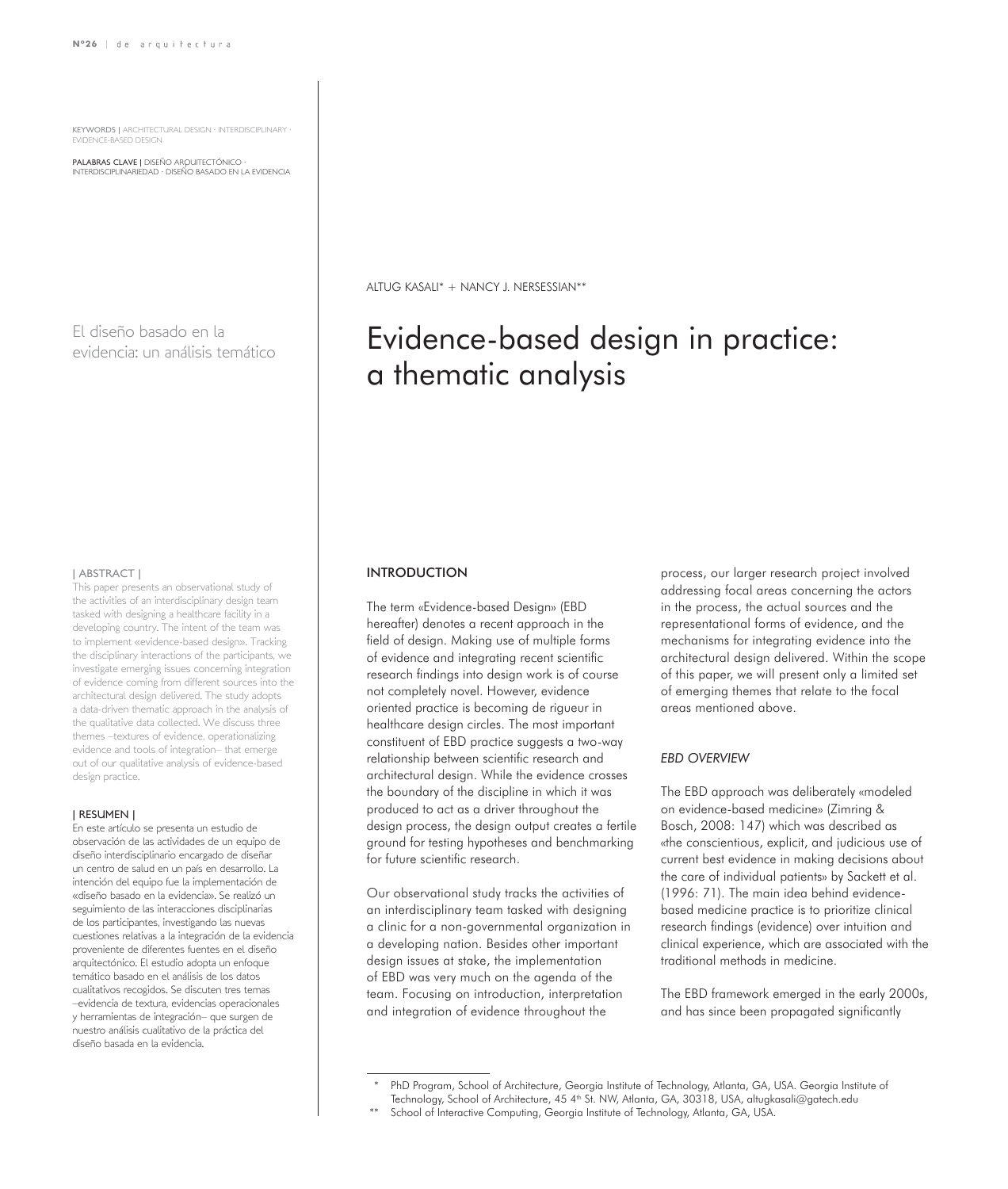throughout multiple building typologies (Hamilton & Watkins, 2009; Lippman, 2010). The evidence-oriented framework has quickly become a dominant approach within healthcare design practice, particularly in the U.S. The Center for Health Design, a leading advocate institution of EBD, defined the design approach as «the process of basing decisions about the built environment on credible research to achieve the best possible outcomes» (Malone et al., 2008: 3). The argument is that the improved physical design of healthcare environments, fueled by the evidence coming from the growing body of environment and behavior research, helps to increase safety, quality and satisfaction levels significantly (Ulrich et al., 2008; Zimring & Bosch, 2008).

It is not unusual for designers to move beyond the boundaries of existing guidelines or schemas and scrutinize existing examples and relevant research findings. Occasionally, the extended set of information considered by designers can end up being implemented in ongoing projects. It has been argued recently that EBD differs from the customary use of evidence in design in that EBD drives innovation by ensuring careful analysis, evaluation and implementation of the evidence coming out of relevant research efforts (Chong et al., 2010). However, there is an important implicit question within this approach that reveals itself in practice: How is the evidence derived from multiple sources selected, evaluated and prioritized as design drivers of physical environments?

## RESEARCH DESIGN AND METHODS

We had the opportunity to conduct an observational study of a graduate level design studio project that took place at a school of architecture in a leading university in the U.S. The task was to design an actual healthcare facility in a collective manner involving individuals coming from a variety of disciplines. The intention to incorporate the concept of EBD into the design process was very clearly stated in the course description document and disseminated prior to the start.

## *THE TEAM AND THE TASK*

The team consisted of 14 individuals-studio facilitator (P1); 2 graduate students from a health systems department with industrial and systems engineering background (H1, H2); a graduate student from school of architecture with expertise in environmental psychology (E1); 9 architecture students (a mix of grads and undergrads) and a graduate student from industrial design department (D1-D10). The team also had the opportunity to benefit from the expertise of five external consultants/reviewers (R1-R5), when key issues, including specifics of healthcare design and management, environment and behavior related concerns, sustainable design, structural engineering and waste management, were at stake.

The design task was to generate a design proposal for a small rural hospital of a remote region in a developing country. The client was a physician leading a non-governmental organization that currently owns a small clinic on the edge of the rain forest. Specifically, the organization's vision was to build a facility including an inpatient wing (12 beds), an outpatient wing (16 examination rooms), diagnostics and emergency room, administration section, and auxiliary spaces to support the extensive goals of the hospital which are healing, education, conservation of the rain forest and implementing sustainability concepts.

# *DATA COLLECTION AND ANALYSIS*

Our data collection relied on in-vivo observations of individual and collective activities within the group, the drawing set produced over the course of the semester, online group interactions including document transfers, e-mails and memos, and interviews which were audio-recorded, fully transcribed, and analyzed.

The analysis adopted a data-driven thematic approach in the analysis of the qualitative data collected (Boyatzis, 1998; Braun & Clarke, 2006). Generally, thematic analysis is described as the «method for identifying, analyzing and reporting patterns (themes) within data» (Braun & Clarke, 2006: 79). A theme is defined as a pattern «found in the information that at minimum describes and organizes possible observations and at maximum interprets aspects of phenomenon» (Boyatzis, 1998: 4). The first step of analysis involved subjecting the qualitative data to open coding. After an initial set of codes was generated, the next step involved collating the relevant codes into categories with the building blocks of each theme emerging out of the data at hand. Subsequently, the codes and the categories were collated under sub-themes and themes according to what they individually capture. The themes were then reviewed, refined and presented in parallel with the focal areas of the study (TABLE 1).

### **Table 1**

Elements of the analysis: focal points, themes, and sub-themes

| Focal point 1                      | Focal point 2                       | Focal point 3             |
|------------------------------------|-------------------------------------|---------------------------|
| Actors around the process          | The evidence base                   | Integration of evidence   |
| Theme $1:$                         | Theme $2:$                          | Theme $3:$                |
| Acknowledging disciplinary casting | The textures of evidence            | Patterns of collaboration |
| Sub-themes:                        | Sub-themes:                         | Theme $4:$                |
| Casting in estudio                 | Considering scientific evidence     | Operational evidence      |
| Expectations                       | Making use of precedents            | Sub-themes:               |
|                                    | Considering local/cultural evidence | Prioritizing evidence     |
|                                    | Combining evidence                  | Theme $5:$                |
|                                    |                                     | Tools of integration      |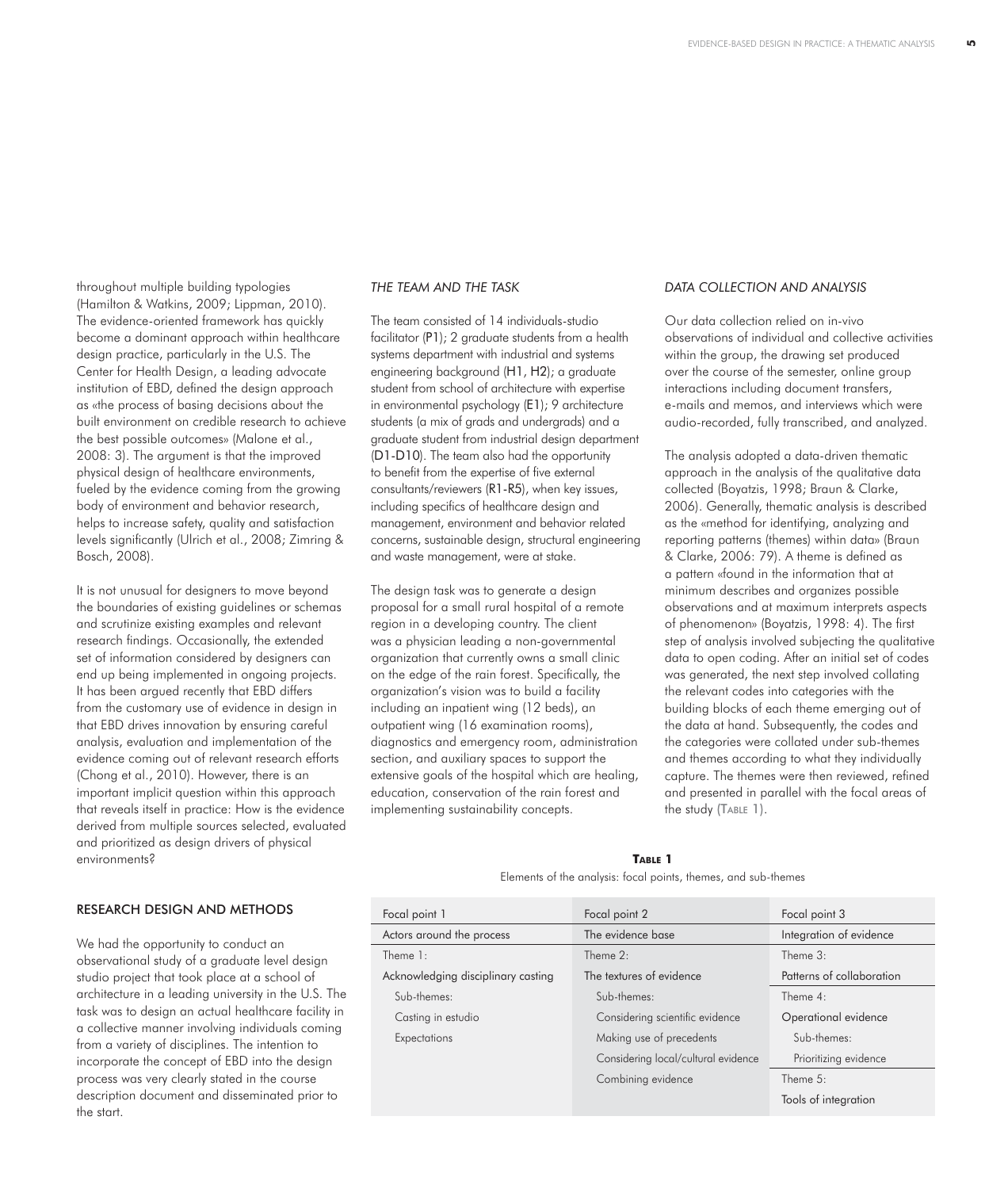# EMERGING THEMES AND SUB-THEMES

Within the scope of this paper, we present three critical themes, out of five (Table 1), that possess the content to provide valuable insights for evidence-oriented design practice and potential venues for further research.

# *TEXTURES OF EVIDENCE*

We use «textures of evidence»<sup>[1]</sup> to refer to the multiple sources of evidence that were developed as a theme across the entire set of interviews conducted. This section elaborates on the theme by three sub-themes which emerged from postprocess interviews, many field notes, and online communications that occurred throughout design process.

## *Scientific research as evidence*

The first sub-theme emerging under textures of evidence is that scientific research was one of the major sources of evidence driving the design process. The overarching concept of EBD, which was deliberately adopted by the studio facilitator, was observed to be influencing and enhancing the ways that the participants interact with scientific research in a number of ways. As it had been anticipated by the studio facilitator (P1), the body of evidence emerging out of scientific research was mostly introduced by internal and external consultants. The presented research findings were gathered from three different sources. First, evidence deriving from academic research papers was brought to the designers' attention. Secondly, the consultants presented evidence that had been digested into institutional guides prepared to aid or regulate the design of healthcare facilities owned by particular organizational bodies, governmental

and non-governmental. The evidence was also introduced through checklists, which is an acknowledged way of implementing evidence into actual healthcare design practice. One of the consultants (E1) had put together a checklist by collating different resources. The checklist document introduced a range of potential issues, supporting evidence, and suggested solutions to be considered throughout the process.

#### *Making use of precedents*

The evidence base brought to studio also included the precedent healthcare architecture works which were regarded as successful design exemplars in the field. Across the recorded interviews, the sub-theme, making use of precedents, was developed for both the consultants and the designers. The precedent design work was introduced in two ways. First, published exemplars were collectively pulled together by the participants. Since it is typical, especially in studios within schools of architecture, to consider precedent work in early phases of architectural design, the designers were the main ones to bring specific examples to table. Second, some precedents were introduced through lecture-type presentations by external consultants. Both of their presentations provided examples of the most recent evidence-based designed health environments with specific emphasis on improved health outcomes correlated to features of the physical environment. These presentations frequently emerged as one of the sub-themes closely tied with the discussions around what successful evidence-based precedents suggested versus what local culture suggested.

#### *Considering local/cultural evidence*

The critical pieces of information which were considered by participants as the main drivers of the design emerged out of local culture in the form of anecdotes. The sub-theme, considering local/cultural evidence, was developed for all participants in post-process interviews. There were two predominant pieces of local/cultural information which were observed to be heavily influential throughout the design process. First,

the team was informed about the culturespecific issue of an extended number of family members accompanying or visiting while the patient is in the care process. Considering the potential number of visitors and their activity patterns, which were also conveyed in the form of anecdotes, the team reconsidered the area of public spaces.

The second piece of anecdotal evidence introduced to the group was that people in the host country feel very depressed and abandoned if they are the only person in the room. Multiple sources confirmed the patients within that particular culture feel as they are left to die if they are the only person in the patient room. As reflected in the design, this information was translated into a design strategy of multiplebed inpatient rooms supported by family areas instead of single-bed rooms which is the industry standard for newly constructed hospitals in the U.S.

The culture-based evidence mentioned above was transmitted and maintained orally within the group. The major source of the anecdotal evidence was the client and the local team around her, who were anticipated to be the end users of the facility. Also, other individuals whom the designers interacted with during a visit to the site corroborated what the local healthcare team had asserted. In a post-process interview, one of the designers (D2) mentioned the anecdotal evidence emerging out of team's interactions on site;

…the evidence that people actually in [host country] feel like they are on their death bed if they are the only person in the room.

The strong demand pressed by the client who is the physician leading the organization and staff members was that the design, except tuberculosis isolation rooms, should not include singlebed units which is a norm in mainstream EBD approach. In addition to multi-bed units, the anecdotal evidence strongly suggested the need to incorporate extra spaces to accommodate a number of family members accompanying patients in the room. Eventually, the conflict

<sup>[1]</sup> The name «textures of evidence» is adopted from an in vivo code extracted from D2's post process interview. Strauss and Corbin (1990: 69) define an in vivo code as «words and phrases used by informants themselves, catchy ones that immediately draw your attention to them».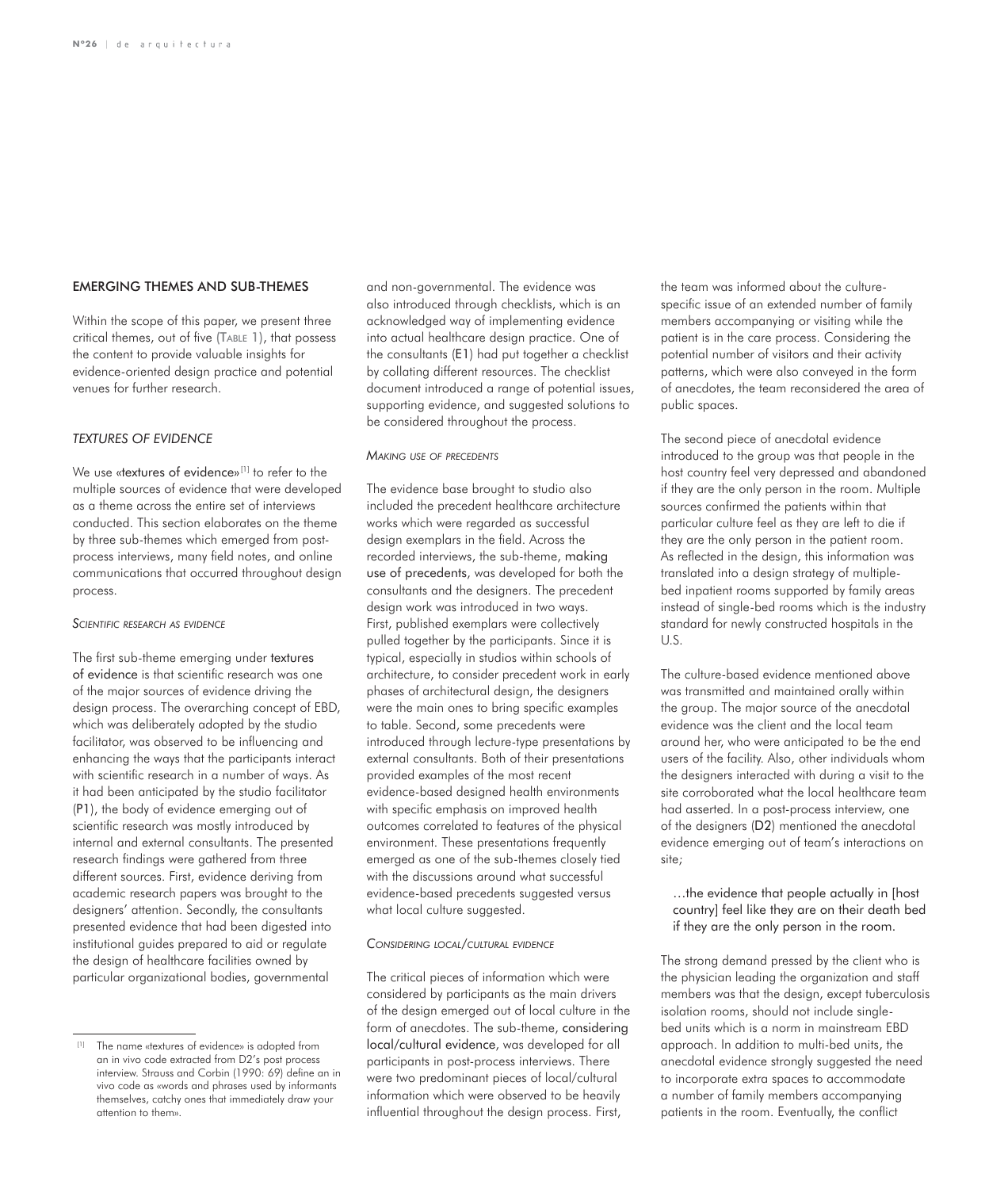between scientific evidence imposing singlebed bedroom and the anecdotal evidence emerging from local culture suggesting multibed units became one of the hot topics debated throughout the design process.

## *OPERATIONALIZING EVIDENCE*

Under the theme operationalizing evidence, we discuss two emerging sub-themes: prioritizing and combining evidence.

#### *Prioritizing evidence*

During the design process of inpatient units in which the group was exposed to conflicting evidence, the designers and the consultants were observed to assign different priorities to evidence emerging from different sources. Early in the design, the healthcare systems consultants (H1, H2) pushed to have single-bed units which was strongly supported by research literature. However, the designers' inclination was towards anecdotal (local/cultural) evidence that encouraged adoption of multi-bed inpatient rooms. This conflict developed as a thorny topic within the group since it concerned the weighting of different evidence, potentially prioritizing nonscientific evidence.

The different prioritizations around the issue of single versus multi-bed room seem to arise from different attitudes towards the status of evidence held by designers and consultants. The consultants' approach to evidence was exemplified in the statements of H1;

All facilities being built here (in the U.S.) are single-patient rooms. For privacy, prevents spread of infection and disease. It's quieter. Patients get better sleep. There's a lot of logical benefits of single patient rooms. Um, so that's something I wanted to see from the beginning. I think [H2] thought the same way.

The implicit assumption within this statement is that the scientific evidence is universal manifestation of facts that will not differ

irrespective of other factors within a given environment, whether it is in the U.S. or anywhere else. The consultants' intention was to implement what the scientific evidence specifically suggested; namely providing single-bed patient rooms. The designers were also observed to agree with the validity of the evidence from the research that was conducted in healthcare environments in the U.S. No instance of arguing against the benefits of single-bed units (e.g. reduction of infection rates, fewer interruptions in patient sleep due to noise) was observed on the designers' side. However, that was a difference between consultants and designers in the «applicability of the evidence» within a given case. The designers disagreed with the notion that scientific evidence has to apply at any place at any time, and they consistently maintained the possibility of other confounding factors in a given setting that can potentially be prioritized over relevant scientific evidence. The designers' orientation was towards seeing each design case as situated and unique in itself. As one of the designers (D7) mentioned;

…what they (consultants) have given us is what is used here, in the States. We cannot go on and implement everything programmed there.

Similarly, a comment by another designer (D2) in a recorded interview, exemplified the designers' attitude towards evidence;

This is actually what an architect, this is one of the big things that is all about architecture and what architects do, is they gather evidence from a lot of different textures. And then based up… Of their previous experience, um, their expertise, evaluating a specific event in a specific need from a specific quality at that one time. They have to shift through all this evidence, all of times contradicts each other and, they choose which evidence to go with at that time.

According to D2, «architects choose which evidence to go with» which does not necessarily assign higher priority to evidence stemming from scientific literature. Conflicts around the scientific evidence at hand, in particular, whether it applies or not in any given situation, were observed to be a critical process that entailed negotiations and compromises.

## *Combining evidence*

Early in the process, alongside the discussions of programmatic content, the actual design work started off with multiple areas of focus, one of which was the design for inpatient rooms. An initial design alternative included two-bed units by conjoining two single-bed rooms, which, then, was combined into a four-bed cluster (Figure 1). The team tried to integrate several features suggested by different resources into the design, e.g. (a) multi-bed units, (b) accommodate family, (c) curtains providing privacy, (d) providing sinks promoting handwashing (Figure 1). D2 described the design as follows;

…it is a mirror of a single patient room, and, we were… We did that to allow for two-patient room while focusing on these privacy issues and security issues that the healthcare experts were bringing up... So, this was a compromise between the people from healthcare and the architects.

Alternative design proposals for the inpatient units circulated among the team members alongside the discussions of managing the set of evidence emerging out of different resources. Early in the process, the team's major struggle was addressing all issues around the patient rooms. As it is exemplified in Figure 1, the strategy was to integrate the physical features of both single-bed and multi-bed units, which can hardly be reconciled. The initial designs, which were created through mirroring and duplication of single-bed units, were to have the solid wall with a curtained passage between spaces allowing a degree of segregation within the space. Through internal discussions and reviews, the team did not reach agreement on the layout as a satisficing solution. Similar in-between (single and multi-bed) designs, such as the layout illustrated above, remained undecided as the focus shifted to other areas within design.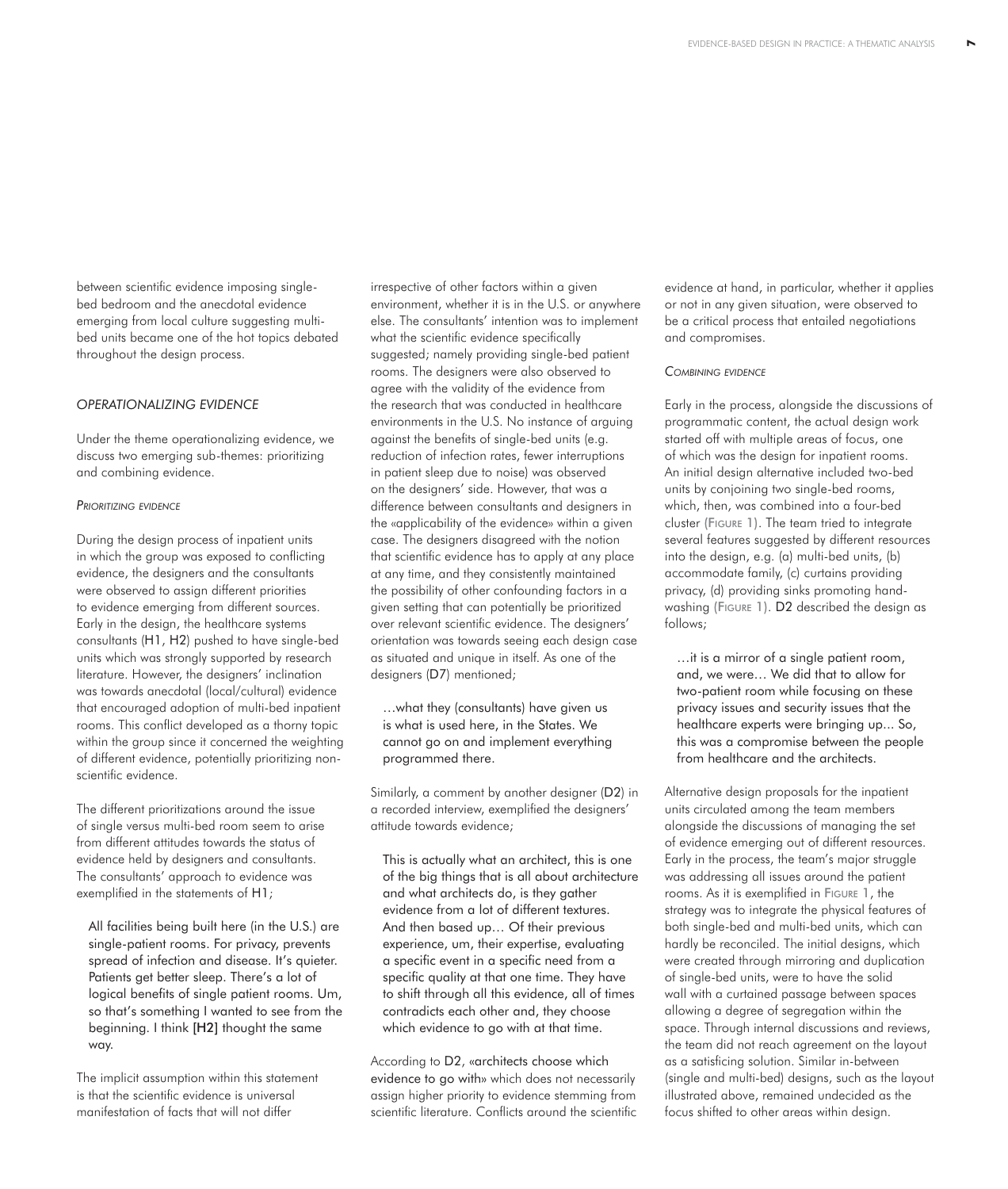#### **1.** An intermediate step in the design of the inpatient unit pavilion.



The decisive moment in the team members' approach to the design of rooms occurred during the site visit, which took place around mid-point of the design process. The dichotomy of singleversus-multiple beds was observed to dissolve soon after the group «went out there and saw the reality» as mentioned by P1. After the site visit, the option of single-bed units was totally off the agenda. Although skepticism still existed on the consultants' side, even after the final public review in which the group presented double-bed units, «seeing the reality» elevated the anecdotal evidence above that piece of scientific evidence while still allowing other research-based evidence to be incorporated into the design. The trip notes, which were taken daily during the visit by E1, reveal how the team members experienced «the reality» which was conveyed previously in the form of anecdotes;

Individuality is not a desired commodity here. Relationships, family, and community are all at the heart of [host country] life. Walking around town you feel as though you have entered someone's home, and there is a certain seamlessness and familiarity at the interface between public and private.

Visiting the site, interacting with the client and users of the future hospital, and experiencing local healthcare facilities during the trip dissolved the tension between single versus multi-bed room units. The decision was to adopt two-bed patient rooms as local-cultural evidence suggested, and to integrate certain physical environment features suggested by EBD oriented research literature. In the remaining period after the site visit, the team followed the strategy of combining evidence from different sources. Apart from merely identifying, critiquing, and operationalizing scientific evidence, the group collaborated in a way that integrated multiple kinds of evidence into the design of inpatient units. This happened through

sessions of negotiations over the set of features, emerging out of diverse evidence textures, to be implemented in the design.

# *TOOLS OF INTEGRATION*

The last theme to discuss in this paper, namely the tools of integration, concerned the synthesis of evidence emerging from various resources. An explicit category, namely plan drawings which was mentioned by all participants, was observed to be the major tool of integrative action. The theme was developed across entire set of postprocess interviews.

The utilization of plan drawings during meetings facilitated a more intense exchange of information among team members with different disciplinary backgrounds. As designers became versed in health systems issues, in a similar fashion, the consultants were observed to increase their awareness in what had been envisaged and put on paper by designers. H2 mentioned in a post-process interview;

We mostly discussed on layouts which I think, first time you see it, you cannot really see anything on it. But once you actually start looking at it, you know, «here is the pharmacy, here is the bathroom», sort of you, kind of, get easier to see… But I think now, working with them I am fine, looking at layouts, we even look at the AutoCAD drawings, just fine.

Following the inpatient unit design episode, the relevant evidence from various resources, such as utilizing multi-bed units, installing sinks in each unit, and accommodating family within each patient room, was fused and integrated into the design through the medium of plan drawings. In the traditional sense, producing drawings is assumed to be the domain of architects, however, within the studio, both consultant and the designer groups were observed to be contributing to the generation of ideas in the form of plan drawings. FIGURE 2A, drawn by H1, is an instance captured within the process exemplifying how non-designer members of the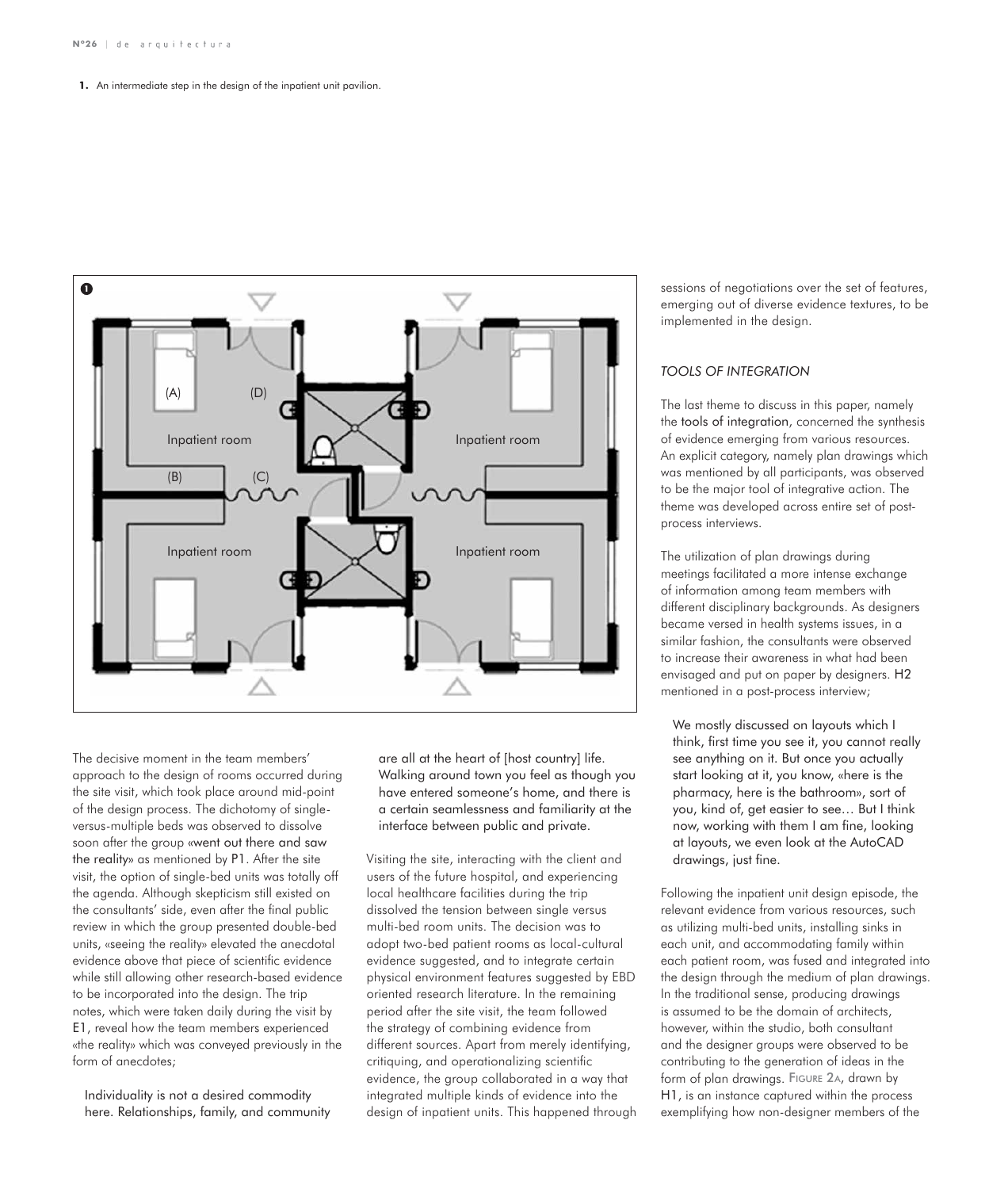#### **2.** The piecemeal evolution of the multi-bed inpatient room.

team introduce and communicate ideas through sketching the layout of the specific areas of the future facility.

The team members also utilized plan drawings as predominant tools of integration through one-on-one type (a consultant and a designer) of interactions. One example of that intense crossdisciplinary interaction was the sketches (Figure 2B AND 2c) which were collaboratively produced by a designer (D1) and a consultant (E1). In a piecemeal manner, D1 and E1 had developed the features of the physical environment of the room across different representations and over time. The output of this productive interaction provided the basics of the patient room of the final schematic design (FIGURE 2D). The two participants took the previously agreed design decisions (utilizing multi-bed rooms, accommodating family in the room, providing sinks for care givers, etc…) further by discussing and negotiating the details of the inpatient room design which were initially visualized in the form of sketches, and, eventually, translated into CAD drawings.

## **DISCUSSION**

The design team was exposed to a range of evidence, sometimes conflicting, emerging from various sources; scientific research study findings, successful patterns from precedent design work, and anecdotes communicated by individuals embedded in the local/cultural context in which the future hospital would dwell in. Thus, rather than limited to scientific research, the term «evidence» was used to indicate an extended set of information, including context-based information, which occasionally challenged design decisions throughout the process The limited case we presented points to the need for a comprehensive framework to account for evidence emerging within the architectural design process.

Although the EBD literature acknowledges the fact that the evidence might stem from different methodological paradigms (Quan et al., 2009), there is not much emphasis, if any, on potential



evidence-bearing studies addressing the socio-cultural context of the future inhabitants. Evidence-based practice has been criticized for devaluation of the status of non-quantitative research (Cartwright & Efstathiou, 2008) that can account for cultural variations from one institution to another, from one country to another. The current EBD approach does not provide methodological tools for practitioners to deal with the tensions between the array of evidence emerging from different sources, nor does it guide practitioners to evaluate/prioritize/ negotiate conflicting evidence to be integrated into a design. Hence, it can be projected that, currently, each EBD oriented team is unique in the way the members shift through the textures of evidence and make a decision what and how to apply evidence at hand.

## *ACHIEVING INTEGRATION*

The term «integration» is the building block of interdisciplinary team work. According to O'Donnell and Derry (2005: 54), «interdisciplinary groups are ones that consciously try to integrate knowledge from the different disciplines included». Being inherently interdisciplinary, the EBD approach requires practitioners to gather, interpret, cross-check, differentiate, weight, and translate emerging evidence to achieve a level of integration. Obviously, the subject of these activities is the evidence which can be regarded as a «boundary object» between various disciplines involved in the design venture. Star and Griesemer (1989: 393) describe boundary objects as abstract or concrete entities having «different